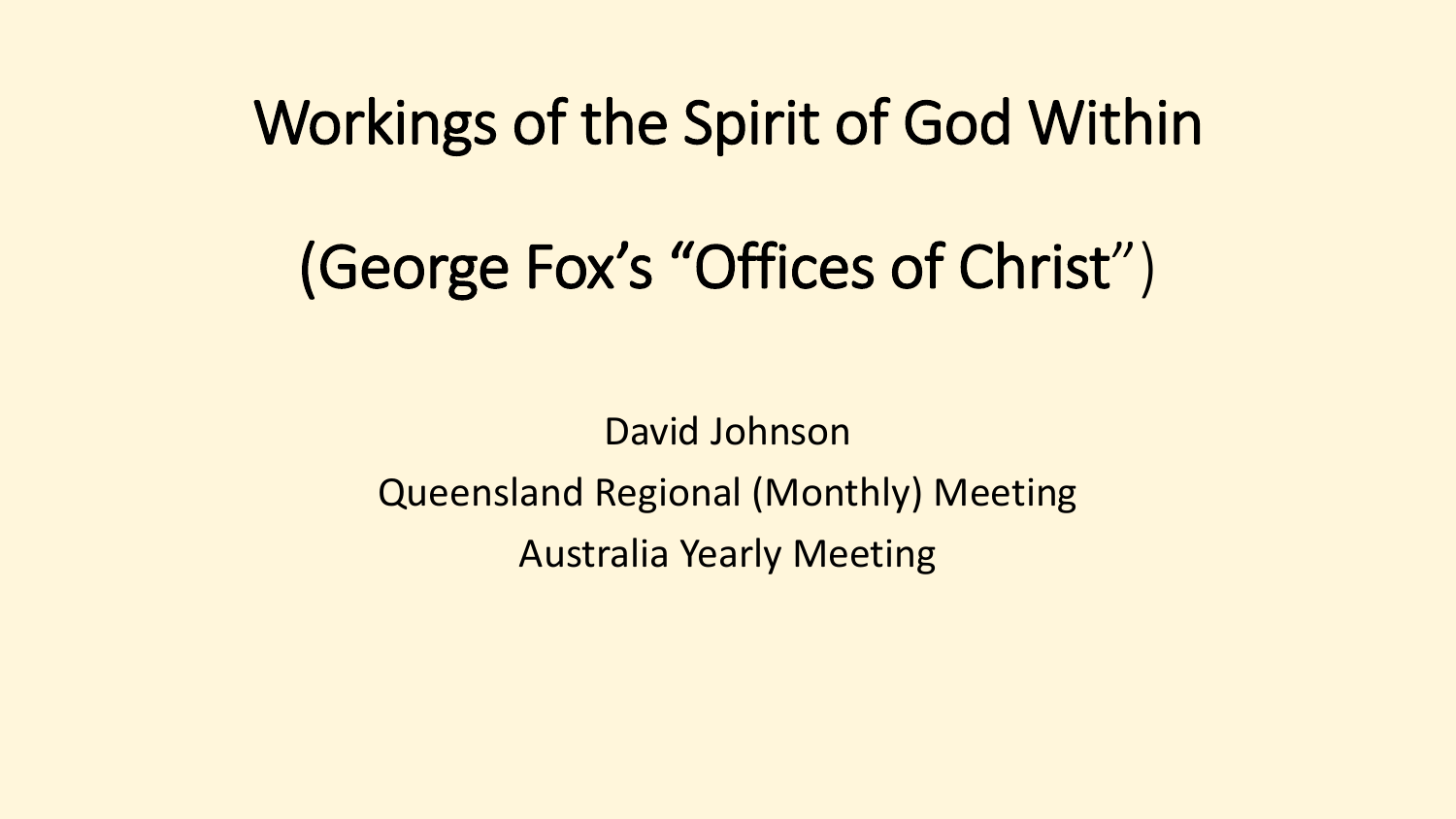#### Anointing = Messiah or Christ

*The anointing which you received from him abideth in you, and ye need not that any man teach you: but as the same anointing teacheth you of all things, and is truth … (1 John 2:27 KJV)*

For 'tis that Spiritual Anointing that the Apostle John speaks of, which those that have received it (and in whom it abides) needs not that any Man teach them, but as the same Anointing teacheth them all things… (Elizabeth Bathurst, 1679, aged 24)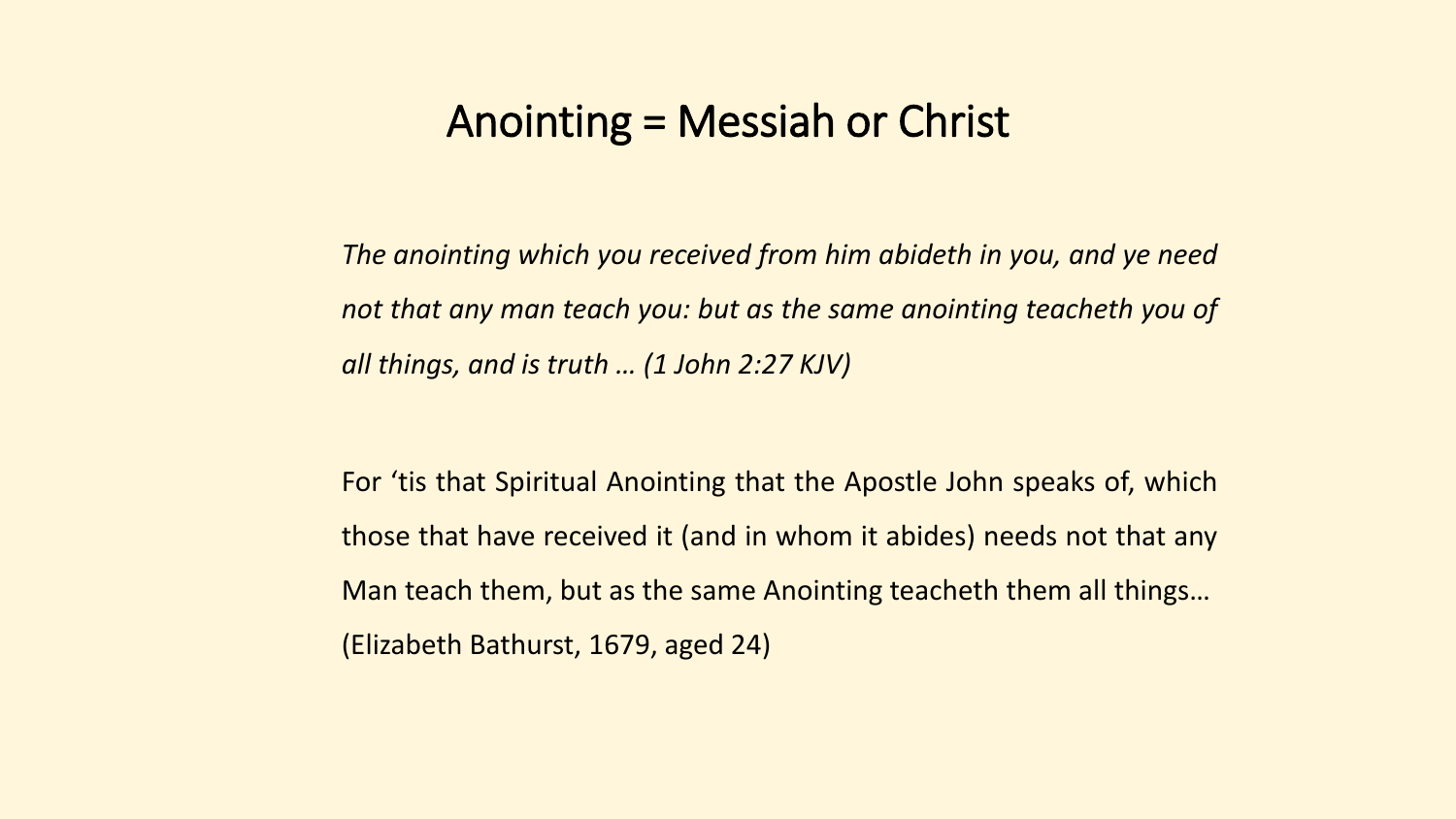## First Generation Quaker Spiritual Teachings

- 1. Sp**irit of God born into every person – Inward Light**
	- no matter nation, age, gender or class.
	- and born into all creation
- **2. This Spirit has two abilities** 
	- show what to do, and what to refrain from doing
	- enable us to do it to live in Truth
- **3. Spirit of God ( Christ ) - other names in other cultures**
	- perfectly manifest in Jesus of Nazareth
	- named after 40 CE as the anointing "Christ"
	- light in our consciences, anointing, grace, Word, stop in our mind, ...
	- George Fox: "Jesus has come to teach people himself"
	- Jesus is my guide and ruler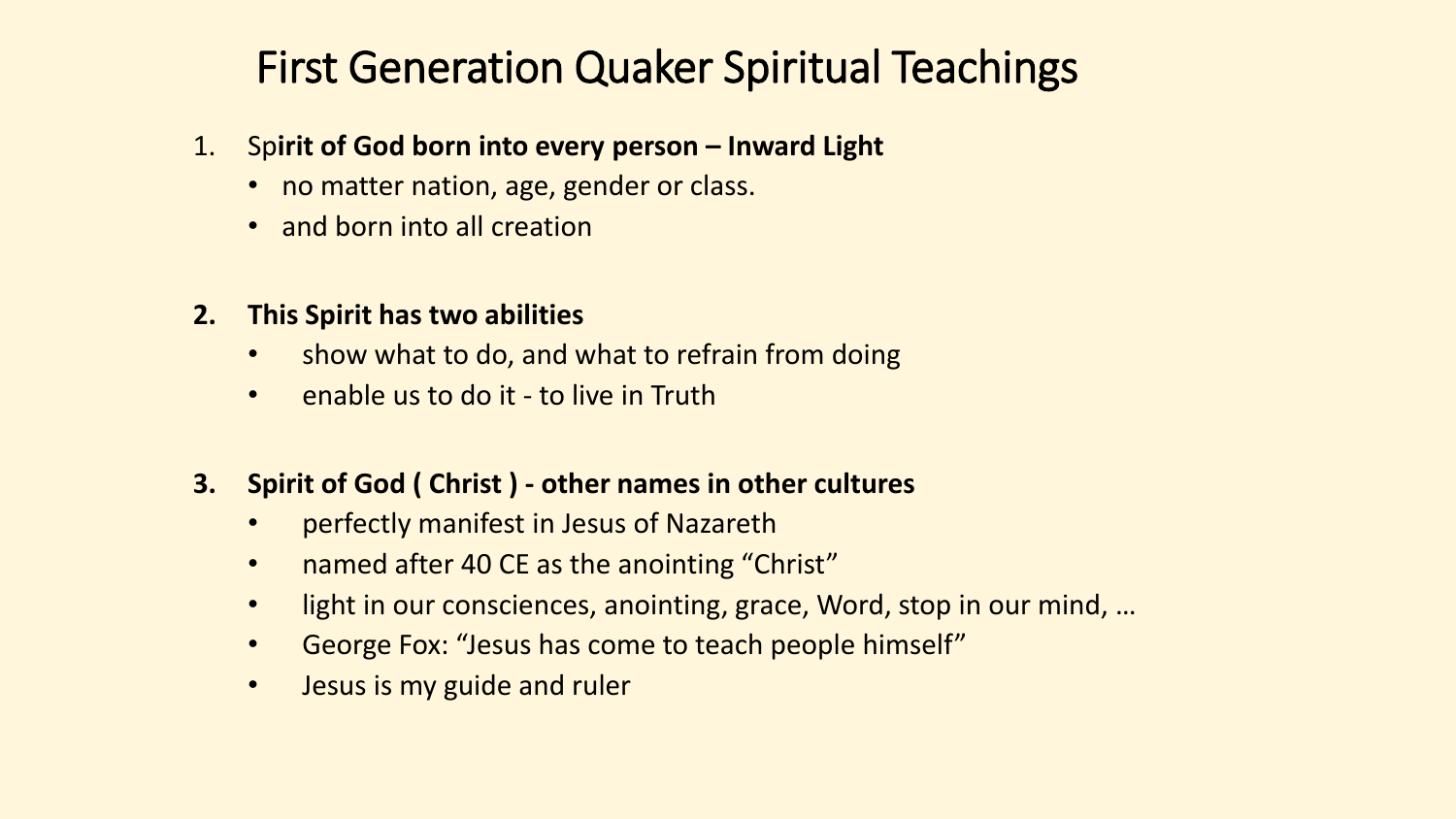### Offices of Christ - Bishop

"The Lord opened me, that I saw through all these troubles and temptations. My living faith was raised, that I saw all was done by Christ the life, and my belief was in him.

And when at any time my condition was veiled, my secret belief was stayed firm, and hope underneath held me, as an anchor at the bottom of the sea, and anchored my immortal soul to its Bishop, causing it to swim above the sea, the world where all the raging waves, foul weather, tempests, and temptations are."

(George Fox, aged 23, 1647)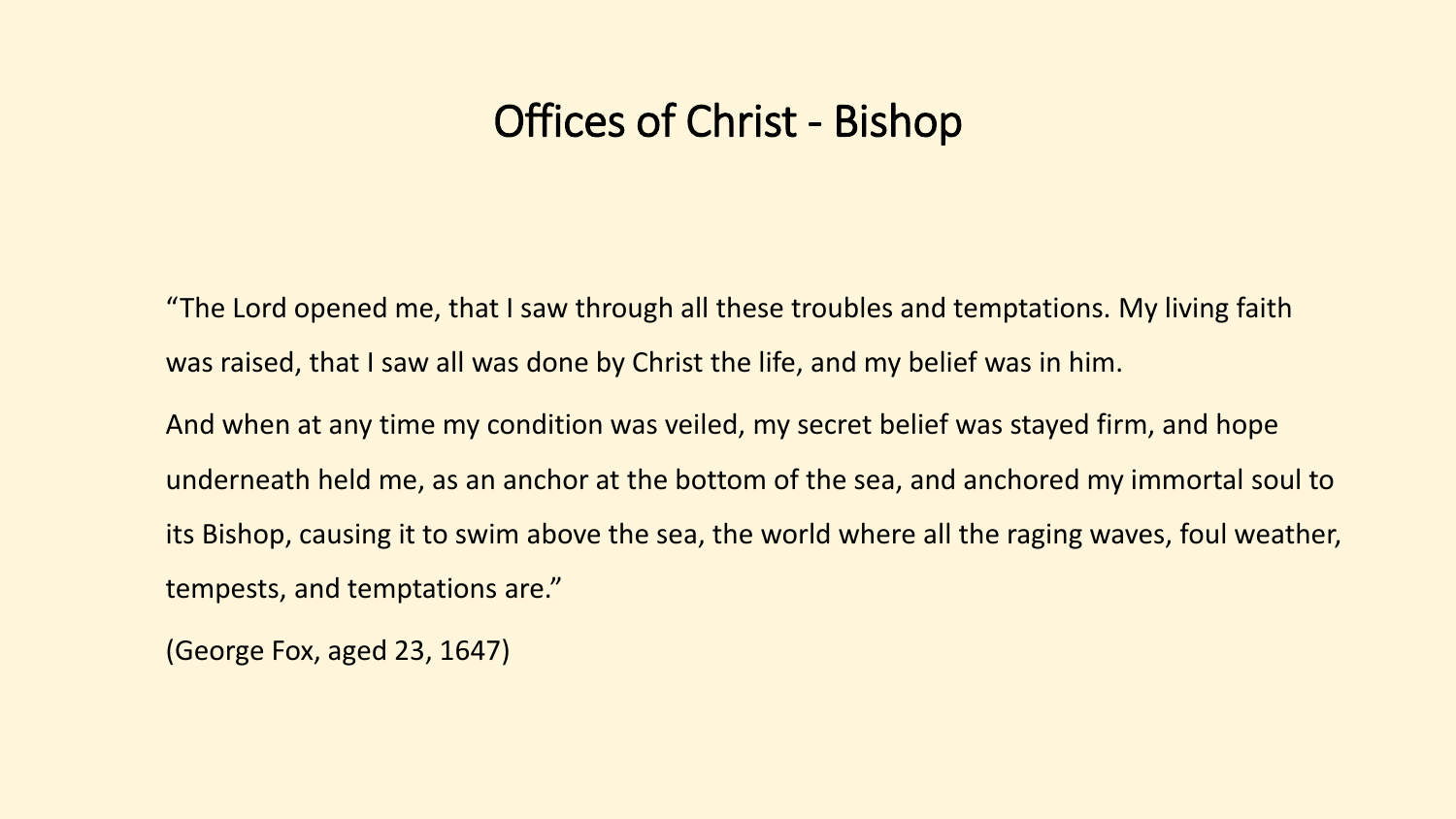## Shepherd

"All that feel the life, and power, …

and so are come to feed upon the heavenly and spiritual things,

which Christ your shepherd directs you to,

according to your capacity, age, and growth;

and so to know him that God has sent to feed you,

above all the feeders that men have sent."

(George Fox, aged 53, 1675)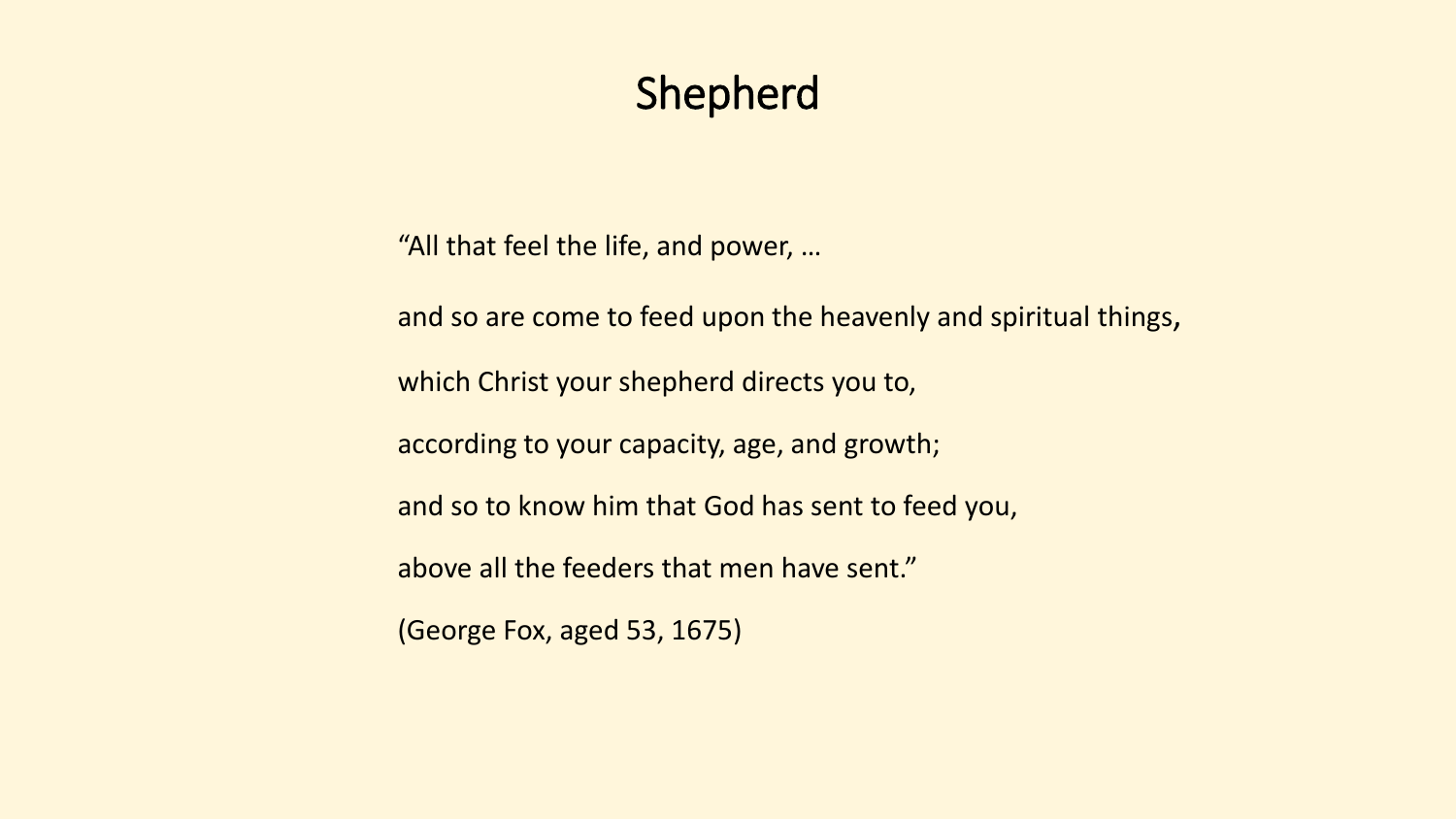## Prophet

"That which shows you ungodliness and worldly lusts, should and would be your teacher, if you would hearken to it; for the saints of old witnessed the grace of God [Christ] to be their teacher, which taught them to live soberly and godly in this present world your teacher is within you; look not forth: it will teach you, both lying in bed and going abroad, to shun all occasion of sin and evil.'

(George Fox, 1652, aged 28, writing to the people of Ulverstone)

… instructing "people in things that belong to their everlasting *peace*"

(Samuel Waldenfeld, 1694)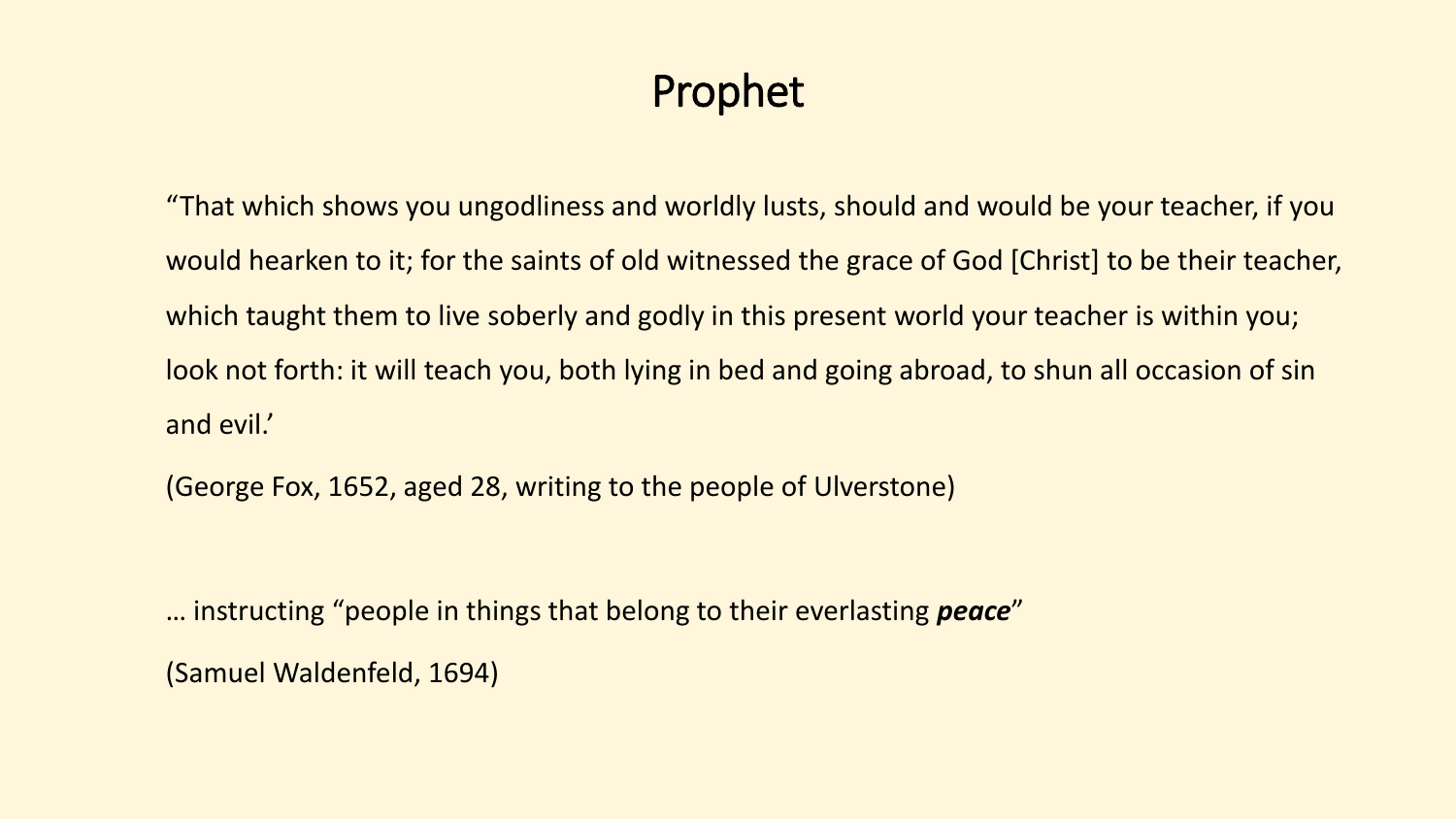## Ruler, King, Lord, Master, Guide (Inward Authority)

"we are called to live under the guidance of the Spirit?"

"... King, Lord and lawgiver to those that are under His government and is supreme head and judge in the consciences … The light is arising out of obscurity and shining secretly in the hearts of people. Now all people that come to be guided by this law, which is light – Coming into this light, covenant, and spirit, which God puts in the inward parts, here all people meet together, Jews and Gentiles, barbarian, Scythian, bond and free, in the unity of the spirit which is in Christ Jesus our Lord, in which they come to be all one in Christ." (Margaret Fell, 1660, aged 46)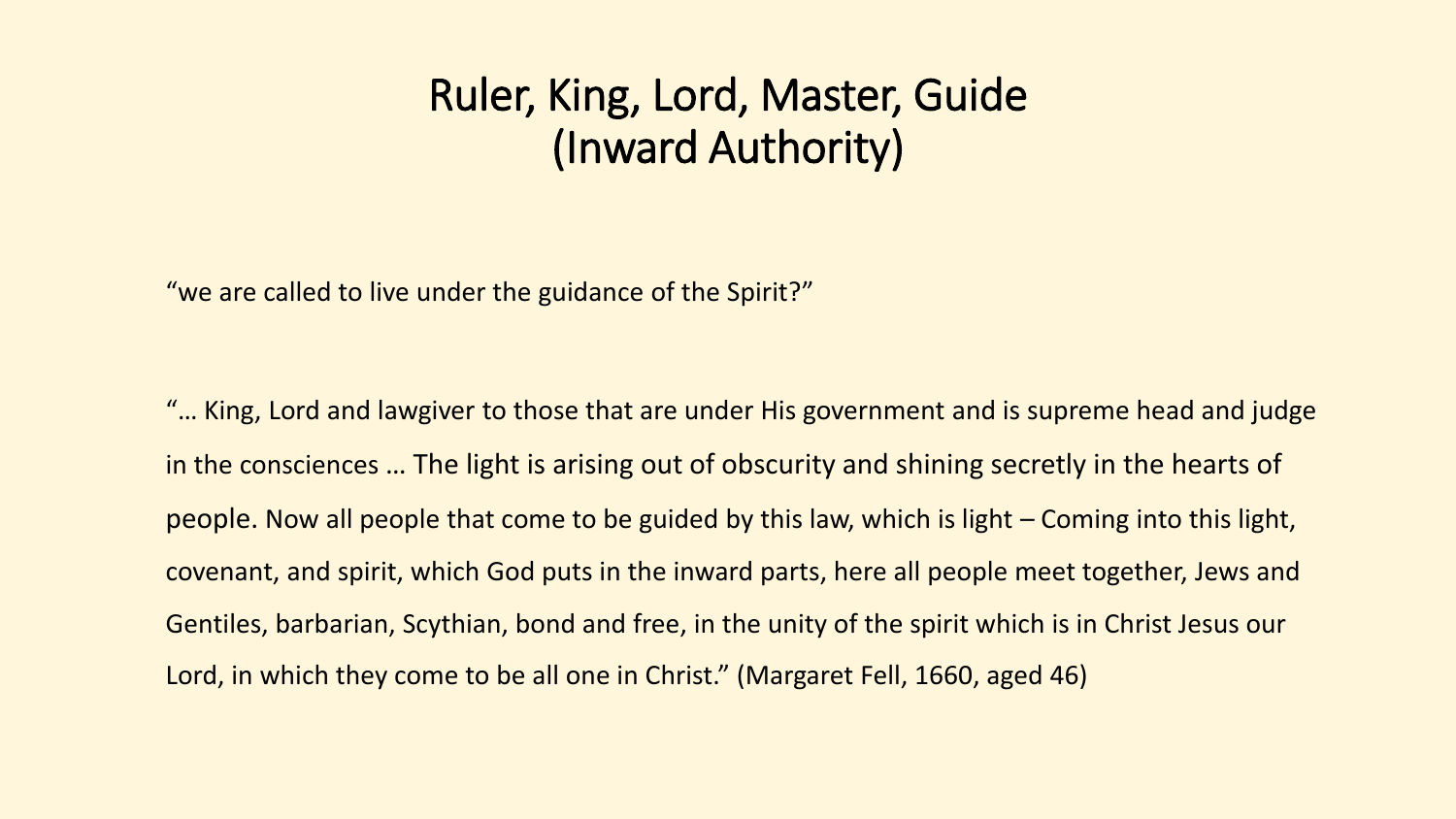#### Ruler as 'Protector'

Quakers experienced legal *Praemunire* (1353) to maintain the independence of the crown against all pretensions against it  $$ property forfeited and being 'out of the King's protection'

"for the Lord is King in his saints, He guards them, and gives them his mighty power … in His kingdom of glory and eternal rest, where they find joy, and peace, and rest eternal." (George Fox, 1653; Revelation 15:3)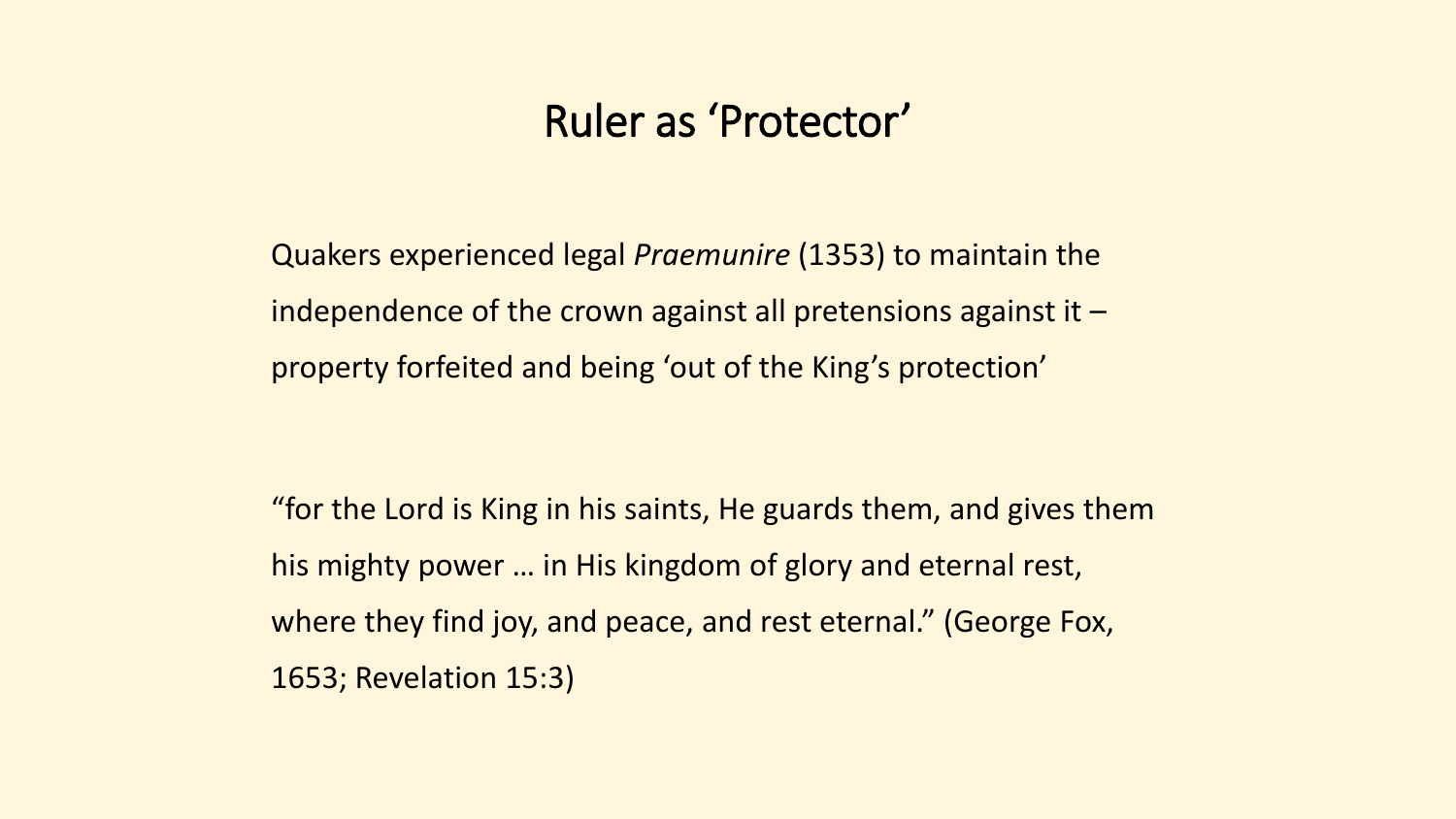#### Priest

*But you are a chosen people (* KJV 'a peculiar people'*), a royal priesthood, a holy nation, a people belonging to God*…. 1 Peter (2:9 NIV)

… be patterns, be examples in all countries, places, islands, nations, wherever you come, that your carriage and life may preach among all sorts of people, and to them; then you will come to walk cheerfully over the world, answering that of God in everyone; ; whereby in them ye may be a blessing, and make the witness of God in them to bless you: then to the Lord God you shall be a sweet savour, and a blessing. (George Fox, aged 30, 1654)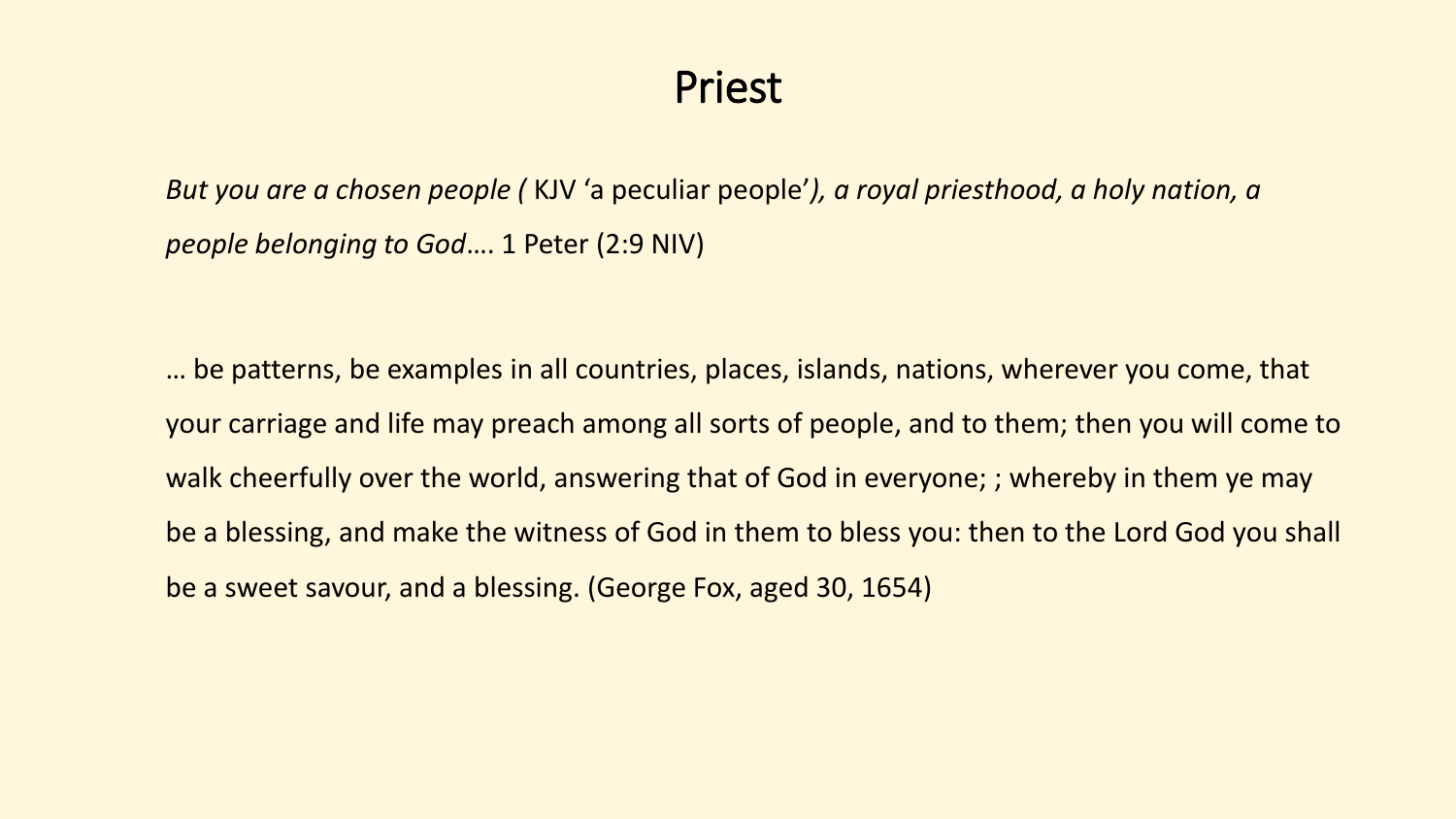## Redeemer, Saviour, Physician, Healer

"Now I was come up in the Spirit through the flaming sword into the paradise of God. All things were new, and all the creation gave another smell unto me than before, beyond what words can utter. I knew nothing but pureness, and innocency, and righteousness …" (George Fox, 1648)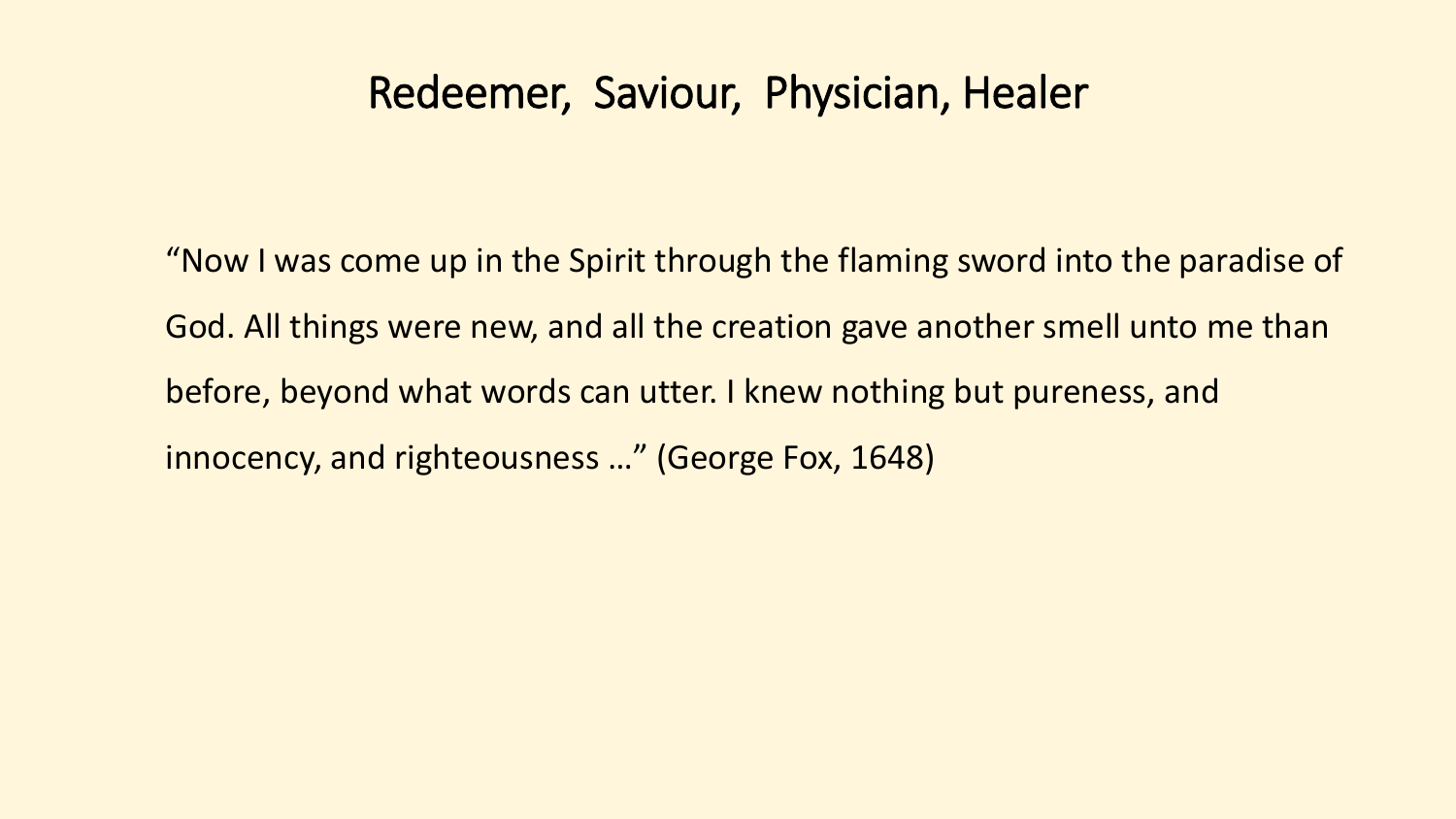#### Offices of the Spirit of God (Christ)

| <b>Bishop</b> | watch over and stabilise     | $\rightarrow$ hope      |
|---------------|------------------------------|-------------------------|
| Shepherd      | lead into spiritual pastures | $\rightarrow$ gratitude |
| Prophet       | teach righteousness          | $\rightarrow$ peace     |
| <b>Ruler</b>  | give clear directions        | -> courage & unity      |
| <b>Priest</b> | sanctify words and actions   | -> compassion           |
| Saviour       | restore Life and innocency   | -> humility & trust     |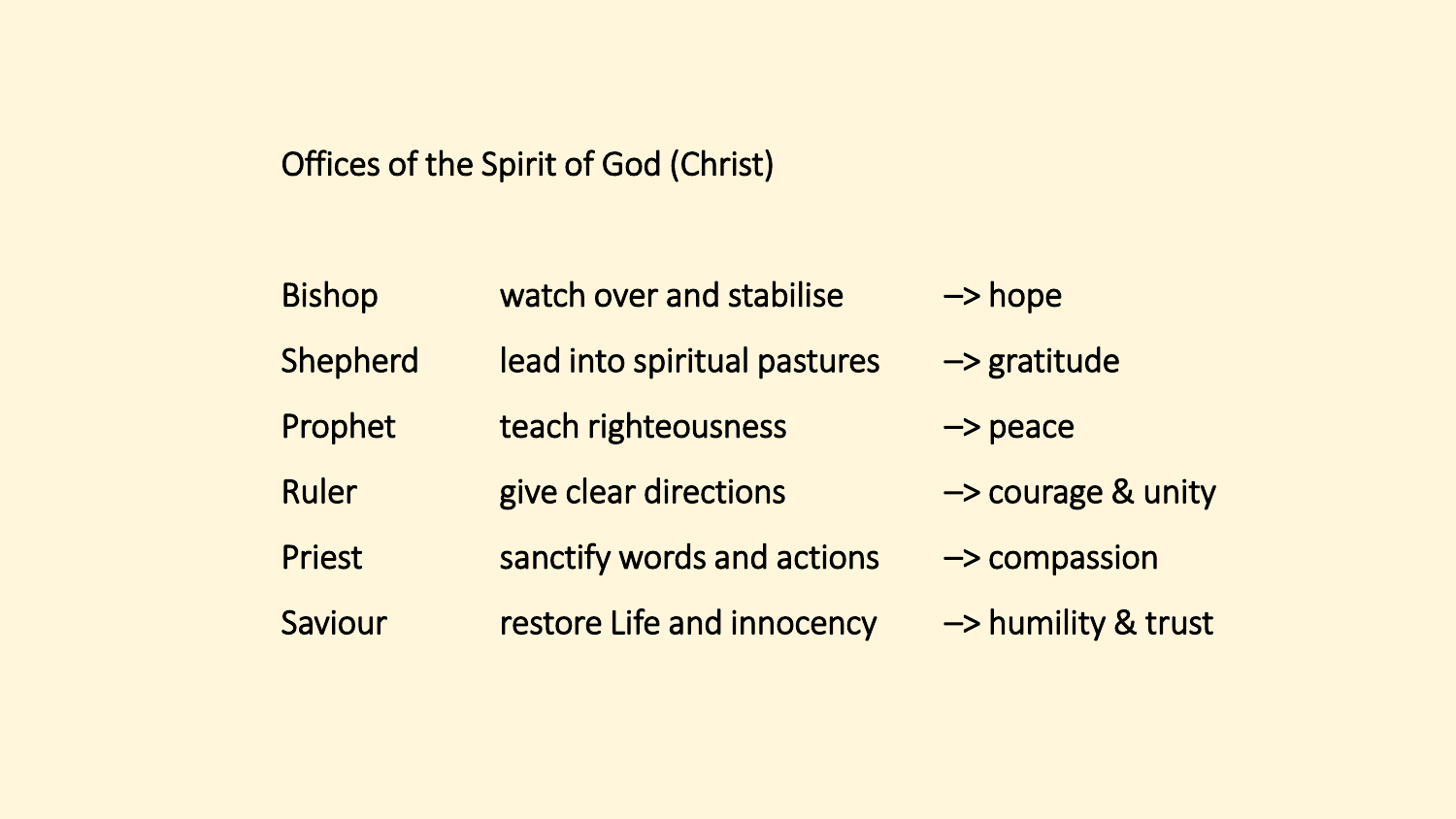**Allowing the Spirit of God (Christ) to work these ways within us,**

## **we are gradually given the attributes of Christ**

- **Patience**
- **Kindness**
- **Compassion**
- **Self Control (Temperance)**
- **Truthfulness (Integrity)**
- **Love**